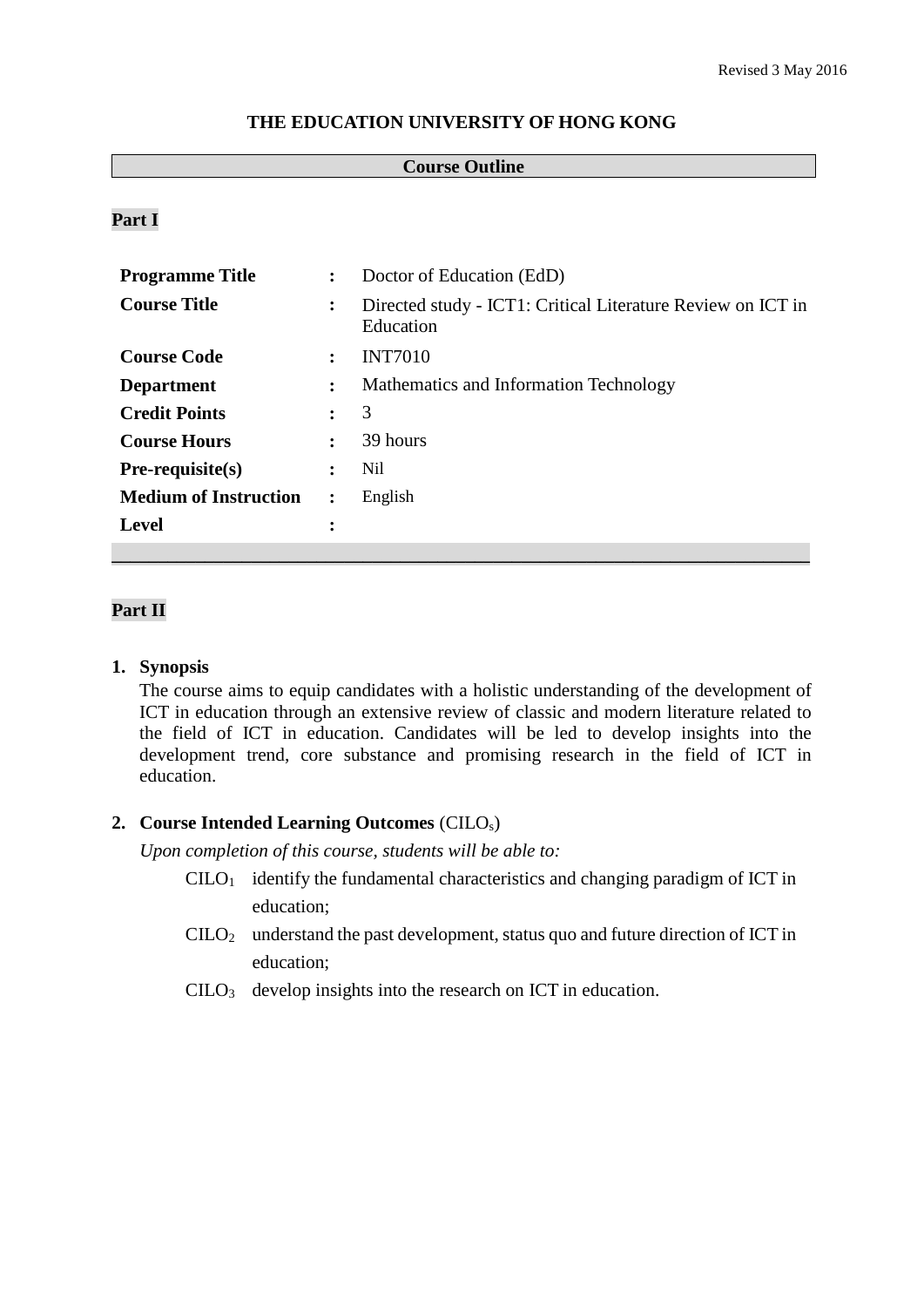| <b>Course Content</b>                           | <b>CILOs</b>                    | <b>Suggested Teaching &amp;</b> |
|-------------------------------------------------|---------------------------------|---------------------------------|
|                                                 |                                 | <b>Learning Activities</b>      |
| The fundamental characteristics of ICT in       | C <i>LO</i> <sub>1</sub>        | Lecture, Lecturer-led           |
| education                                       |                                 | Q&A, Guided Research            |
|                                                 |                                 | Activities                      |
| The development trend and paradigm shift of     | C <sub>L</sub> O <sub>1,2</sub> | Lecture, Lecturer-led           |
| instructional design                            |                                 | Q&A                             |
| The development trend and paradigm shift        | $CLO_{1,2}$                     | Lecture, Lecturer-led           |
| in ICT in education, such as the shift from     |                                 | Q&A, Guided Research            |
| the technology-centered design for              |                                 | Activities                      |
| knowledge transmission to the                   |                                 |                                 |
| practice-centered design for knowledge          |                                 |                                 |
| construction                                    |                                 |                                 |
|                                                 |                                 |                                 |
| The possible research direction in the field of | $C$                             | Guided Research                 |
| ICT in education                                |                                 | Activities                      |

## **3. Content, CILOs and Teaching & Learning Activities**

#### **4. Assessment**

| <b>Assessment Tasks</b>                                | Weighting $(\% )$ | <b>CILO</b>           |
|--------------------------------------------------------|-------------------|-----------------------|
| Based on a critical review on a number of academic     | 100               | CILO <sub>1.2.3</sub> |
| publications, candidates write a reflective writing on |                   |                       |
| the development of ICT in education. (4000-5000        |                   |                       |
| words)                                                 |                   |                       |

# **5. Required Text(s)**

Nil

# **6. Recommended Readings**

- Azevedo, R. (2005). Computer environments as metacognitive tools for enhancing learning. *Educational Psychologist*, *40*(4), 193-197.
- Brown, J. S., Collins,A., & Duguid, P. (1989). Situated cognition and the culture of learning. *Educational Researcher, 18*(1), 32-42.
- Chen, N. S., Ko, H. C., & Kinshuk, Lin, T. Y. (2005). Amodel for synchronous learning using the Internet. *Innovations in Education and Teaching International*, *42*(2), 181-194.

Churchill, D. (2009). Educational applications of Web 2.0: using blogs to support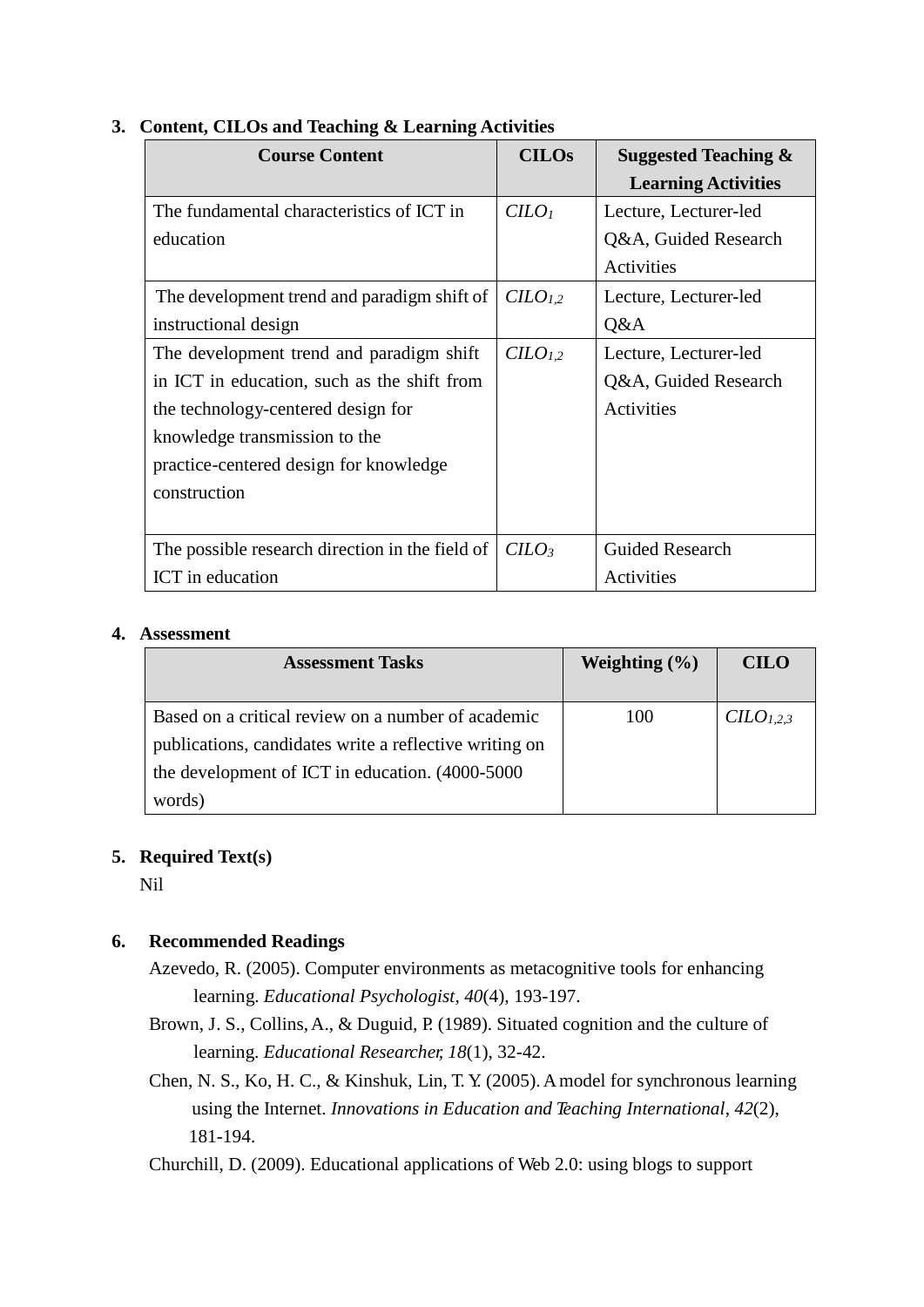teaching and learning. *British Journal of Educational Technology*, *40*(1), 179-183.

- Cognition & Technology Group at Vanderbilt. (1991). Technology and the design of generative learning environments. *Educational Technology, 31*(5), 34-40.
- Collins,A., Brown, J. S., & Newman, S. E. (1989). Cognitive apprenticeship: teaching the crafts of reading, writing, and mathematics. In L. B. Resnick (Ed.), *Knowing, learning, and instruction: essays in honor of Robert Glaser* (pp. 453-494). Hillsdale, NJ: Lawrence ErlbaumAssociates.
- Conlon, T., & Pain, H. (1996). Persistent collaboration: a methodology for appliedAIED. *International Journal of Artificial Intelligence in Education, 7*(3/4)*,* 219-252.
- Duffy, T. M., & Jonassen, D. H. (1991). Constructivism: new implications for Instructional technology. *Educational Technology, 31*(5), 7-12.
- Fischer, G., & Konomi, S. (2007). Innovative socio-technical environments in support of distributed intelligence and lifelong learning. *Journal of Computer Assisted Learning*,

*23*(4), 338-350.

- Garrison, D. R., &Arbaugh, J. B. (2007). Researching the community of inquiry framework: review, issues, and future directions. *The Internet and Higher Education, 10*(3), 157-172.
- Hawkins, J., & Collins,A. (1992). Design-experiments for infusing technology into learning. *Educational Technology, 32*(9), 63-67.
- Huang, Y. M., Kuo, Y. H., Lin, Y. T., & Cheng, S. C. (2008). Toward interactive mobile synchronous learning environment with context-awareness service. *Computers and Education*, *51*(3), 1205-1226.
- Jonassen, D. H. (2006). A constructivist's perspective on functional contextualism. *Educational Technology Research and Development*, *54*(1), 43-47.
- Jonassen, D. H., & Land, S. M. (Eds.). (2000). *Theoretical foundations of learning environments.* Mahwah, NJ: Lawrence Erlbaum Associates.
- Jonassen, D. H., Peck, K. L., & Wilson, B. G. (1999). *Learning with technology: a constructivist perspective*. Upper Saddle River, NJ: Merrill.
- Kanuka, H., Rourke, L., & Laflamme, E. (2007). The influence of instructional methods on the quality of online discussion. *British Journal of Educational Technology*, *38*(2), 260-271.
- Lajoie, S. P. (Ed.) (2000). *Computers as cognitive tools: no more walls* (Vol. 2)*.* Mahwah, NJ: Lawrence ErlbaumAssociates.
- Levin, J., & Waugh, M. (1987). Educational simulation tools, games, and microworlds: computer-based environments for learning. *International Journal of Educational Research*, *12*(1), 71-79.
- Love, K., & Simpson,A. (2005). Online discussion in schools: towards a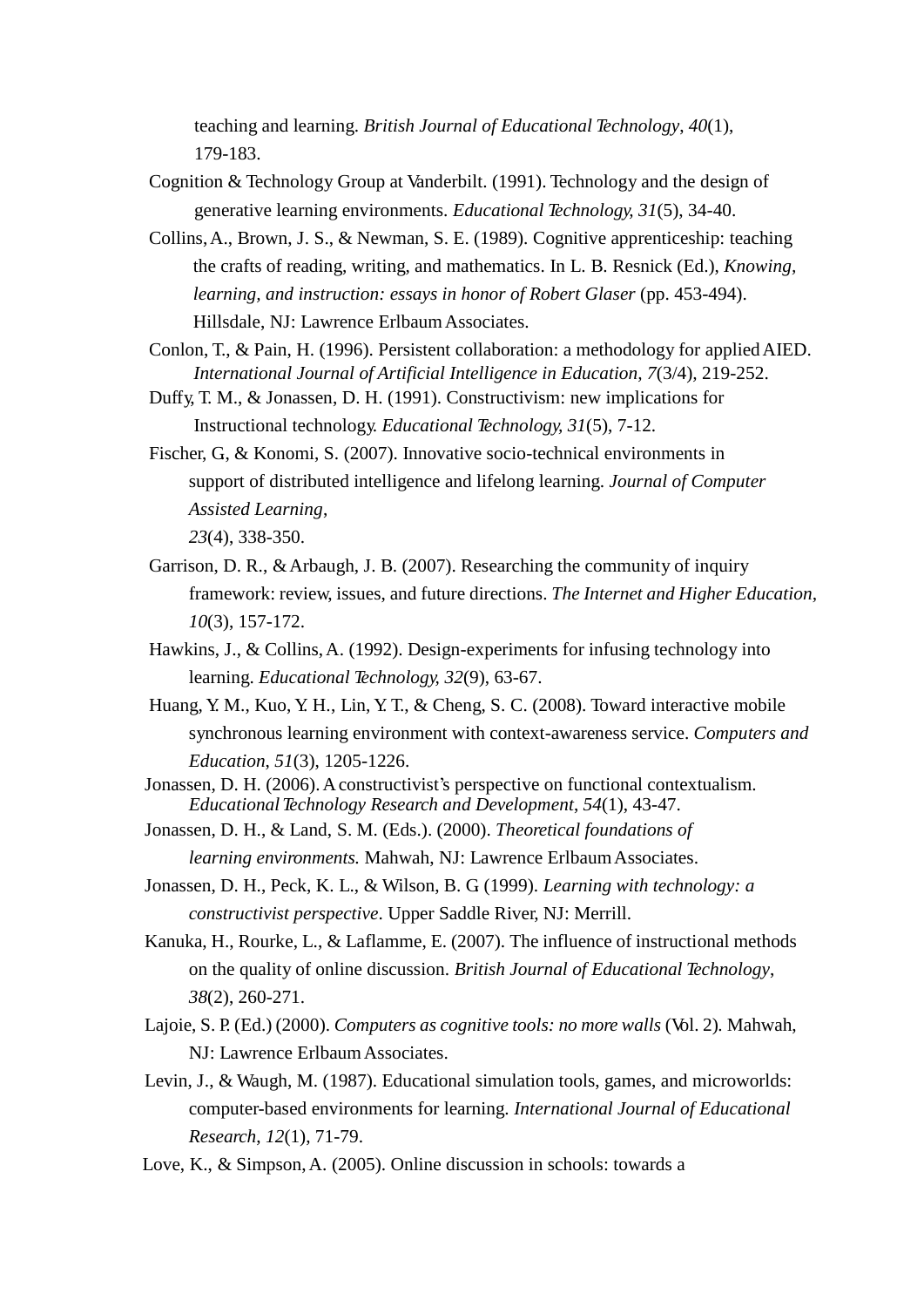pedagogical framework. *International Journal of Educational Research*, *43*(7/8), 446-463.

- Machi, L.A., & McEvoy, B. T. (2009). *Literature review: six steps to success.* Thousand Oaks, CA: Corwin Sage.
- Magoulas, G. D., Papanikolaou, Y., & Grigoriadou, M. (2003). Adaptive web-based learning: accommodating individual differences through system's adaptation. *British Journal of Educational Technology*, *34*(4), 511-527.
- Marchionini, G. (1988). Hypermedia and learning: freedom and chaos. *Educational Technology, 28*(1), 8-12.
- Marchionini, G. (1989). Information-seeking strategies of novices using a full-text electronic encyclopedia. *Journal of the American Society for Information Science*, *40*(1), 54-66.
- Mayer, R. E. (1999). Instructional technology. In F. T. Durso, R. S. Nickerson, R. W. Schvaneveldt, S. T. Dumais, D. S. Lindsay & M. T. H. Chi (Eds.), *Handbook of applied cognition*, (pp. 551-569). John Wiley & Sons Ltd.
- Motiwalla, L. F. (2007). Mobile learning: a framework and evaluation. *Computers and Education*, *49*(3), 581-596.
- Palincsar,A., & Brown, A. (1984). Reciprocal teaching of comprehension-fostering and monitoring activities. *Cognition and Instruction, 1*(2), 117-175.
- Papert, S. (1980). *Mindstroms: children, computers and powerful ideas*. Sussex, UK: Harvester Press.
- Pea, R. D. (1985). Beyond amplification: using the computer to reorganize mental functioning. *Educational Psychologist, 20*(4), 167-182.
- Reigeluth, C. M. (Ed.). (1999). *Instructional*-*design theories and models: a new paradigm of instructional theory (volume II)*. Mahwah, NJ: Lawrence Erlbaum Associates.
- Richardson, W. (2009). *Blogs, wikis, podcasts, and other powerful web tools for classrooms*. Thousand Oaks, CA: Corwin Press.
- Scardamalia, M., Bereiter, C., McLean, R., Swallow, J., & Woodruff, E. (1989). Computer supported intentional learning environments. *Journal of Educational Computing Research, 5*(1), 51-68.
- Schiaffino, S., Garcia, P., &Amandi,A. (2008). eTeacher: providing personalized assistance to e-learning students. *Computers and Education*, *51*(4), 1744-1754.
- Self, J.A. (1985).Aperspective on intelligent computer-assisted learning. *Journal of Computer Assisted Learning, 1*(3), 159-166.
- Sharples, M., Taylor, J., & Vavoula, G.N. (2007). A theory of learning for the mobile age. In R. Andrews & C. Haythornthwaite (eds.), *The SAGE handbook of e-learning*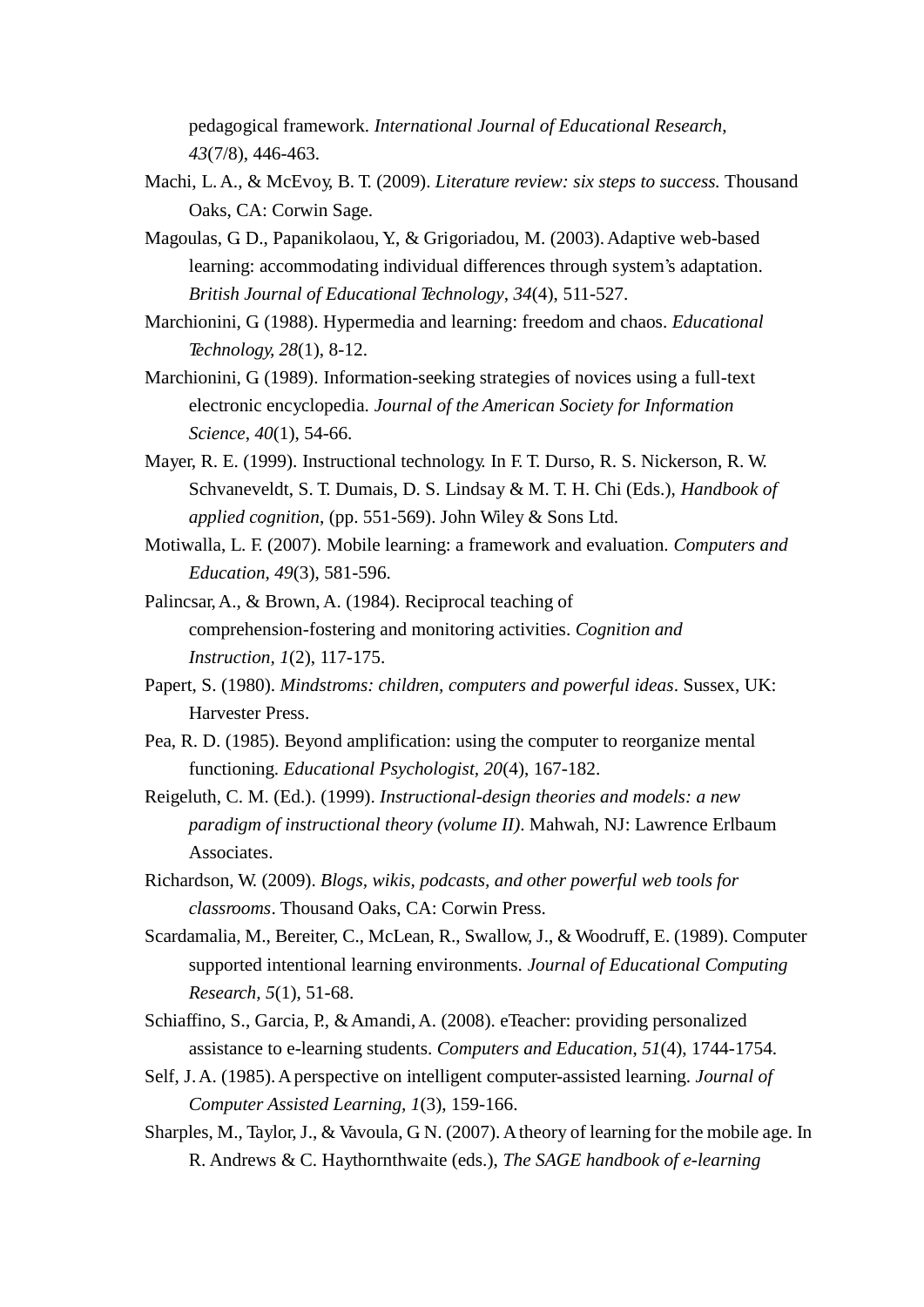*research* (pp.221-247). London: SAGE.

- Solomon, G., & Schrum, L. (2007). *Web 2.0: new tools, new schools*. Eugene, OR: International Society for Technology in Education.
- Stahl, G. (2006). *Group cognition: computer support for building collaborative knowledge*. Cambridge, MA: The MIT Press.
- Stahl, G., Koschmann, T., & Suthers, D. (2006). Computer-supported collaborative learning: an historical perspective. In R. K. Sawyer (Ed.), *Cambridge handbook of the learning sciences* (pp. 409-426). Cambridge, UK: Cambridge University Press.
- Tsai, C. C. (2004). Beyond cognitive and metacognitive tools: the use of the Internet as an "epistemological" tool for instruction. *British Journal of Educational Technology*, *35*(5), 525-536.
- Tseng, J. C. R., Chu, H. C., Hwang, G. J., & Tsai, C. C. (2008). Development of an adaptive learning system with two sources of personalization information. *Computers and Education*, *51*(2), 776-786.
- Wu, Y.-T., & Tsai, C.-C. (2005). Information commitments: evaluative standards and information searching strategies in web-based learning environments. *Journal of Computer Assisted Learning*, *21*(5), 374-385.
- Xu, D.-M., Wang, H.-Q., & Wang, M.-H. (2005). Aconceptual model of personalized virtual learning environments. *Expert Systems with Applications*, *29*(3), 525-534.
- **7. Related Web Resources** Nil

#### **8. Related Journals**

*Artificial Intelligence in Education British Journal of Educational Technology Computers and Education Educational Technology and Society Educational Technology Research and Development Innovations in Education and Teaching International Interactive Learning Environments Journal of Computer Assisted Learning Language Learning and Technology*

Selected articles from international refereed journals will be recommended during the course delivery.